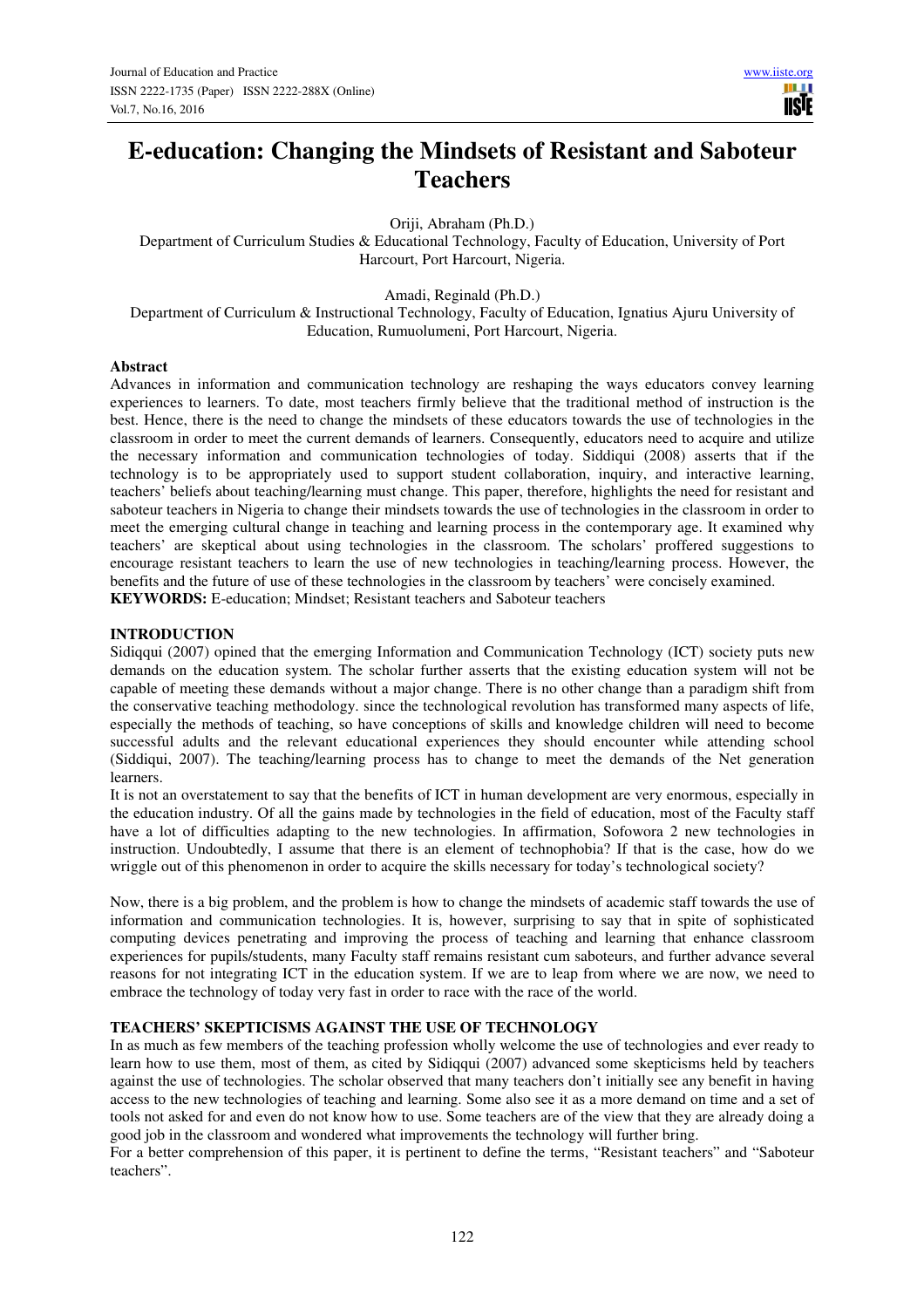Resistant teachers: This refers to teachers who have no plan on using technology in their classes, even though they might be capable of using it.

Saboteur teachers: Those teachers who not only aren't interested in new programs but are actually committed to stopping new ideas, such as technology implementation (Creighton, 1997). As the author puts, saboteur' teachers can stop innovation on its track. They are very active at how best to change directions, even through enlisted support from other staff, community and board members.

There is no doubt that the computer revolution has not taken deep root in the education system in Nigeria as expected. This, as Hindal (n.d.) observed is due to a significant number of teachers' instructional beliefs. The teachers do not believe that technology is a powerful tool for teaching and learning process. It important we look at some of the reasons advanced by resistant and saboteur teachers.

## **Reasons for Teachers' Resistance to Technology Usage**

Many educators are not convinced of the potential benefits/value of the new technologies in regards to supporting teaching/learning process. So, many reasons as outlined below have been adduced for non-adoption of technologies in the teaching-learning situation.

i. Cultural bearing: Some teachers argue that the technologies negate their cultural practice. This is a situation whereby the technology is provided, but the audience or the constituency to use it is not available due to some cultural reasons. So, such teachers suggest that an anthropologist should have studied the culture of the people (prospective users) so that they can advise them on what to change for the technology to be successful.

ii. Anger: The anger we (teachers) display when the computer crashes.

iii. Fear: apprehension that the computer will replace their jobs. Fear of performance is another reason. That is, "Can I do it?" Such teachers are concerned about future competencies, worries about themselves if they will still be successful after the change.

iv. Gender fear: (a) low disposable income. (b) Limited time for technology use. (c) Average low literacy level. In support of limited time, Hutchinson (n.d.) stated thus: "I suspect that the lack of teacher participation was due in part to a lack of time".

v. Embarrassed: Some teachers feel embarrassed because they are not experts. Hence, the language we use when communicating with teachers who are technology novice counts. Teachers resist technology if you use commanding language; such as, "you must use technology", instead of educating them on the benefits of using the technology. This means that you need to educate them on how the technology will enhance their jobs, and also try to show evidence of us of such technology or technologies.

vi. Adequate time: Teachers' resist technology use if adequate and comfortable time is not given to them to learn Azoulay-lewin (n.d.). This is because it takes lots of time to learn new tools and software.

vii. Technology as craft: Many teachers feel that technology is a craft, and believes in the traditional methods of teaching that they have been using for dozens of years. Therefore, wonders what technology is coming to do.

viii. Fear of failure: No teacher wants to be embarrassed in front of his/her students as most of them have not firmly grasped the technology. Secondly, most of their students are technologically ahead of them, adds Azoulay-lewin (n.d.).

ix. No continuity in training: Nolan (n.d.) observed that one of the biggest reasons why teachers face resistance is because, so many times we give instruments to the teachers, there is no follow-up or continuity for their training. The author stated that lack of support can result in an initially negative experience with technology, which permanently turns the teachers off.

x. Lack of skills: Some teachers feel that they do not possess the adequate skills to implement technology in their classrooms. But some of them are reluctant to admit this feeling of inadequacy (Kante, 2001).

xi. More work: Resistance to additional things to learn, and there is no time to do it all. The teachers believe that they have much workload to deal with already; hence, they need no additional assignments.

xii. Excess uncertainty: Teachers feel uninformed about where the change will lead to, and what is coming next.

xii. Lose of control: In the traditional classroom, the teachers do it all before now. That is, they are responsible for all class activities. But in the present dispensation, some of these responsibilities have been taken away from them. Hence, there is anger, as some of the decisions are taken out of one's hands, and power shifts to somebody else other than the teachers.

#### **How Policy Makers Could Make Resistant/Saboteur Teachers Learn**

A number of studies indicate that technology will have little or no effect if the teachers are not trained (Siddiqui, 2008). We are also aware that some educators are unfriendly with the technological innovations. Having this in mind, how can we encourage technophobia teachers to learn and use technologies that will aid teaching and learning? How do we teach educators the skills they need to thrive in the knowledge-based economy? These questions need urgent answers in order to pace with time and meet the yearning demands of the net generation learners.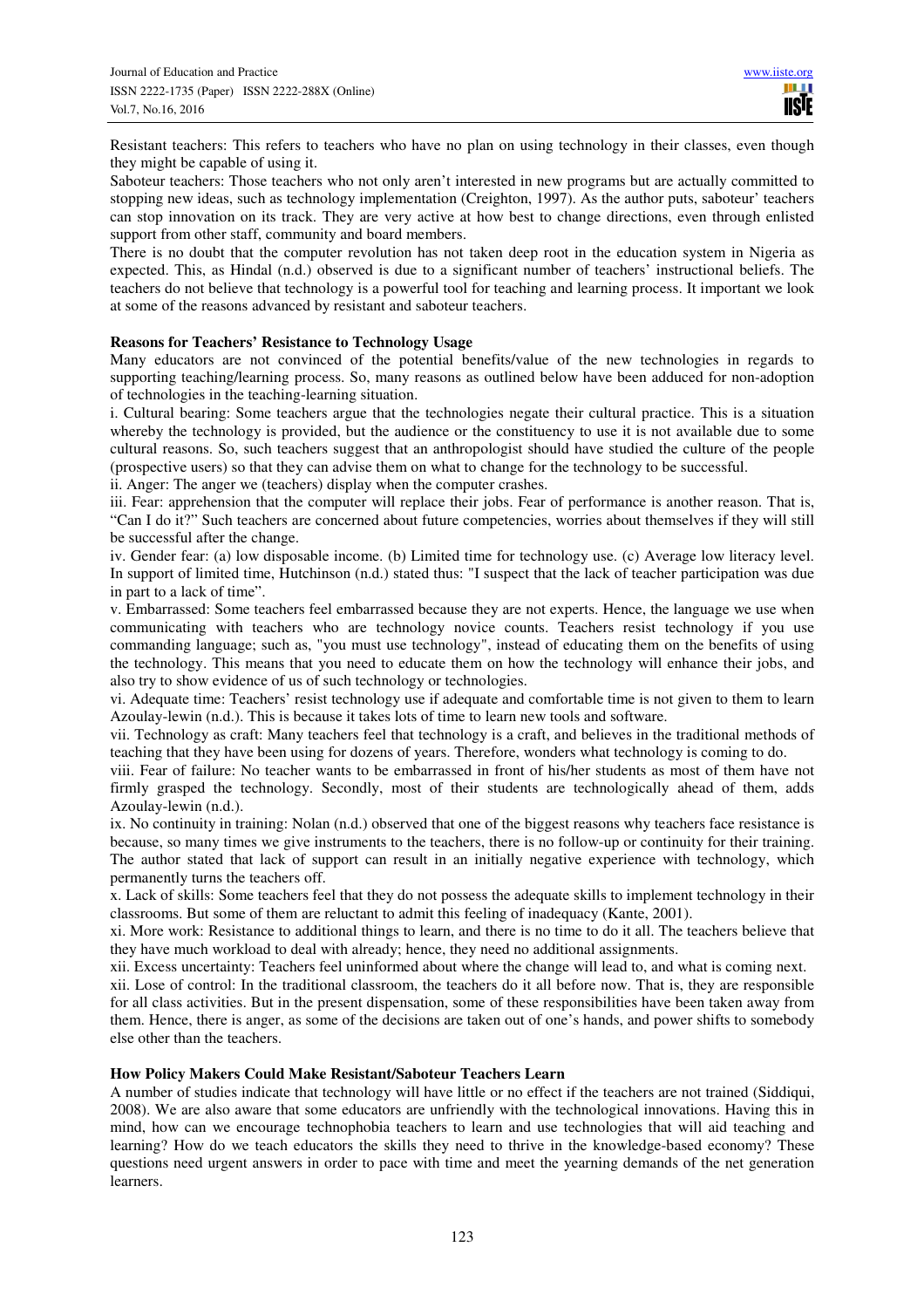There is no doubt that more teachers will embrace the technology if they know that they will be rewarded. Siddiqui (2007) however, advised policy makers to consider establishing policies that will make it convenient and feasible for a teacher to learn technologies by creating conditions under which professional development by teachers is more valuable. So, the scholar has made the following suggestions on how policy makers could motivate and support resistant teachers to embrace the technologies for teaching and learning as outlined hereunder:-

i. Making the acquisition of needed knowledge and skills a part of teacher certificate. That is to say, the knowledge and practice of technology should be part of the teacher education curriculum.

ii. A prerequisite for pay rise

iii. New teachers to demonstrate technology competencies before they are hired.

iv. The authorities should reflect negativity on those who do not use technology.

v. The authorities should create a policy that recognizes quality performance through technology.

vi. Teachers effective use of technologies should be part of the teachers' evaluation performance

vii. Constant seminars, workshops, conferences, and institutes should be organized for teachers to teach and update them from time to time.

## **How to Encourage Resistant/Saboteur Teachers to Learn New Technologies**

There is no doubt that in all spheres of human endeavour, when people are motivated, they tend to do more than originally intend to do. Thus, there is need to encourage educators to embrace the use of technology by acquiring the needed skills.

Consequently, the under-listed scholars like, Siddiqui (2007); Siddiqui (2008); Hutchinson (n.d.); Johnson, (n.d.); Wagner (n.d); Kreul (n.d); and Tiffany (n.d) have outlined some measures that could be put in place for resistance and saboteur teachers to develop interest in the use of technology.

i. A minimum number of professional development working days should be enacted. The is to say that a number of off days in a week or month should be mapped out for the training of teachers on technology applications

ii. A person or persons with technology training and experience should be employed to tutor the teachers in technology use

iii. Make the learning more gradual instead of putting deadlines. In this case, teachers need incremental learning. You need to teach them one technological device at a time and not to compound issues by introducing several devices at a go.

vi. There is a need to pet novice teachers when dealing with the issue of technology usage in the classroom. As mentioned earlier, the language we use when communicating with teachers in this category counts a lot. Teachers need not commanding languages to learn the use of technology; instead, you use persuasive language to intimate them on the benefits of using the technology, and by educating them on how the technology will enhance their jobs with living and/or concrete evidence.

vii. Compulsory training for teachers: As Nip (n.d.) puts it, "I have also noticed that many teachers who are unfamiliar with technology are scared of it, they know technology's capabilities, but are afraid they'll destroy it if they don't use it correctly. Until our school provides mandatory training, workshops, I don't know how we can encourage teachers to use technology."

viii. There is, however, a continual struggle to get teachers to see that technology use will not make their days more stressful; that in many ways, it will make their jobs easier," Wagner noted.

ix. The most important thing to encourage teacher use of technology is to assign each school a technology resource teacher (TRT) to work directly in the classrooms, ask what they're doing in their classroom, and work with them to integrate technology into existing lessons

x. "Perhaps more teachers would embrace technology if they knew they would be rewarded for using it -- versus being punished for not using it "Why not reward teachers who use technology by providing them with better equipment, software, and so on, as they show an increased interest and proficiency?

xi. "Access to technology also makes its use easier," Tiffany noted. "Until computers are made available for most students, teachers cannot be expected to utilize technology-based activities. There are a lot of activities I would like to do, but I am unable to do so because of a lack of resources.

xii. "Teachers should be encouraged to use technology in useful ways for themselves and with their students - through e-mail, listservs, tele-collaborative projects, and so on.

xiii. Adequate training and support: Staff members who want to learn to use technology either depend on help from their peers, learn it on their own, or take courses online or at local sites," said Kreul. Tiffany, "Unfortunately, without the level of training and support they need, many teachers do not use technology to their advantage -- for grading, organizing lessons, searching for information, communicating with the education community, or in the classroom with their students.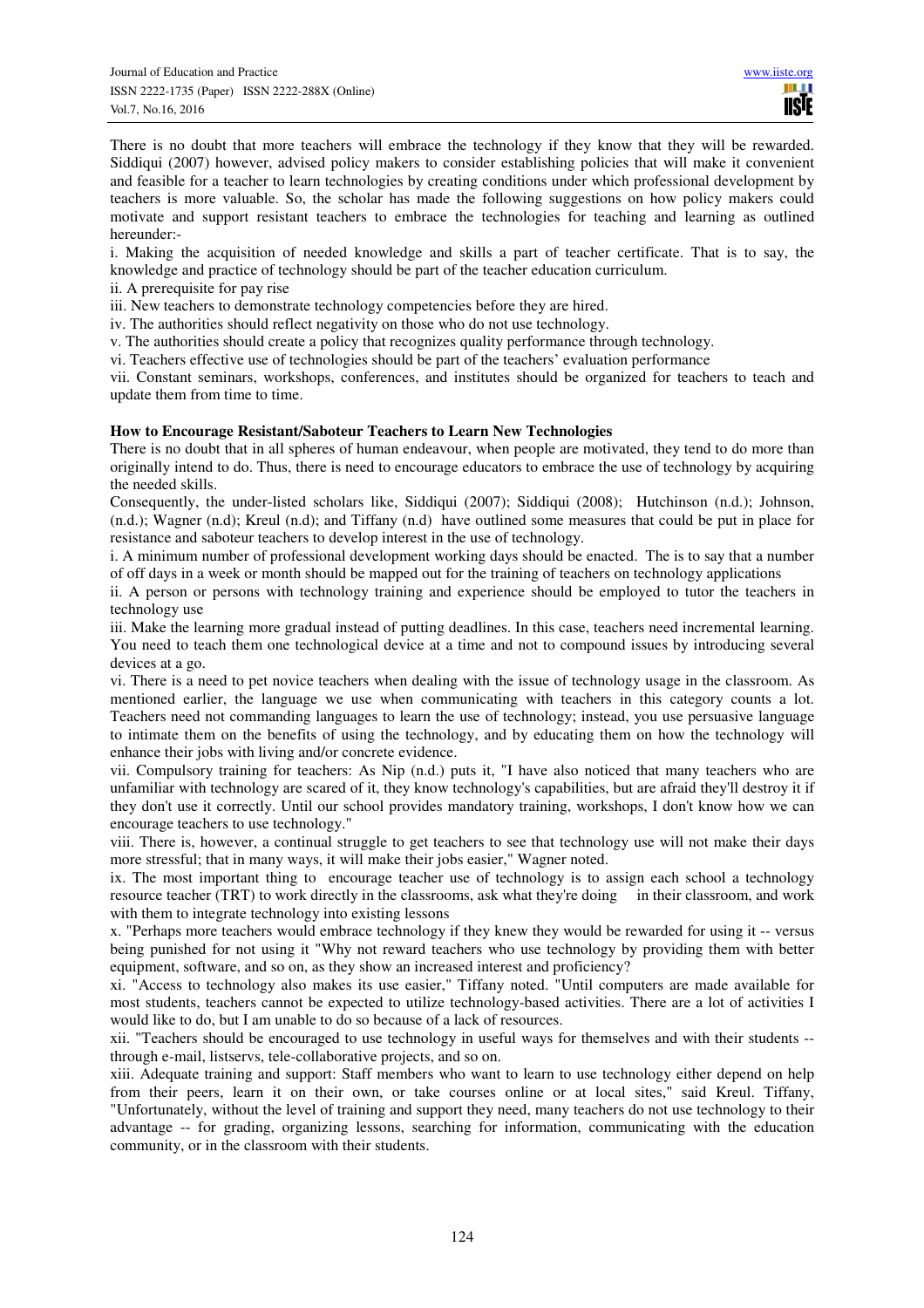# **How to Sustain Support for Teachers Use of Technology**

In as much as we want the educators to use the technologies for teaching and learning, a provision must be made in order to sustain the use. Siddiqui (2007) pointed out that it is a good idea for a teacher to acquire technological skills, but emphasized that such technological skills need to be sustained to make meaning. The scholar further stressed that the initial training of teachers may not be guaranteed if there is no technological infrastructure backup support.

Consequently, the following policy issues to support the sustenance for teachers' use of technology were suggested:-

i. Through what means can teachers find examples of good instructional practice using technologies?

ii. What policies need go be in place to maintain the structure and operation of technology system as a dependable instructional tool for the classroom?

iii. What kind of professional education needs to be available to teachers if they are to increase their skills in using technologies?

## **Benefits of Teachers Use of Technology In The Classroom**

1. As Siddiqui (2007 & 2008) puts it, teaching is more efficient and effective with new types of technologybased curriculum/pedagogy

2. Teachers will no longer lose enthusiasm by being inundated with paperwork but rather now serving as instructional coordinators

3. Change in teachers roles. Teachers will now shift from being pioneers to settlers, because they were worn down by the unceasing grind of motivating students to master uninteresting, fragmented topics

4. Teachers move from isolation to collaboration with the community of professionals. Use of ICT in education enables collaborative development of skills and abilities to create knowledge, rather than work in isolation

5. Teachers will communicate effectively. In online course development, teachers need to be meticulous in their use of language, having known that what their work represents them

6. Teachers can effectively control the learning process

7. It increases flexibility. Students can access educational resources anywhere regardless of time and geographical barriers. Teachers need not gather students at a particular place (Choba Park, as the case of the Uniport) at a particular time

8. Use of ICT in education will bring a better preparation for students, lifelong learning and a better opportunity to join industry

9. ICT can improve the quality of learning and contribute to the overall economy

10. Creates more opportunity for educators to acquire technological skills

- 11. Course content could easily be modified and/or updated
- 12. Allows the use of new methods of education (Sanyal, et all (2001)
- 13. Accomplishment of more complex tasks
- 14. Increases the use of outside resources
- 15. Increased motivation and self-esteem.
- 16, Change in teachers roles
- 17. Improved design skills/attention to the audience.

In a study carried out in national, international, and European schools, Blanskat, Blamire, kefala (2006) observed that 86% of teachers in Europe affirmed that pupils are more motivated when computers and the Internet are being used in class. The study revealed that ICT has a significant impact on teachers and teaching processes, as it helps them plan their lessons more efficiently. In the same study, 90 % of teachers in Europe claim to use ICT to do varying tasks, such as preparing lessons, sequencing classroom activities, etc. It helps teachers to work in teams and share ideas related to schools curriculum. There is also evidence that broadband and interactive whiteboards play a central role in fostering teachers' communication and increasing collaboration among educators.

#### **Future Use of Technology by Nigerian Teachers**

A number of Nigerian universities have gone online in recent times in their quest to reach the masses, especially the less privileged minorities at the remotest areas devoid of time and space constraints, Again, as a matter of policy, the National Universities Commission (NUC), has recognized the need to approve online programmes at both national and organizational levels for mass literacy.

Consequently, the future of e-education in Nigerian seems very bright. In agreement with the above assertion, Apena (2013) stated that it be difficult and even impossible to think of the future of e-education or business environment that will be devoid of ICT. The scholar further asserts that with the on-going development and the